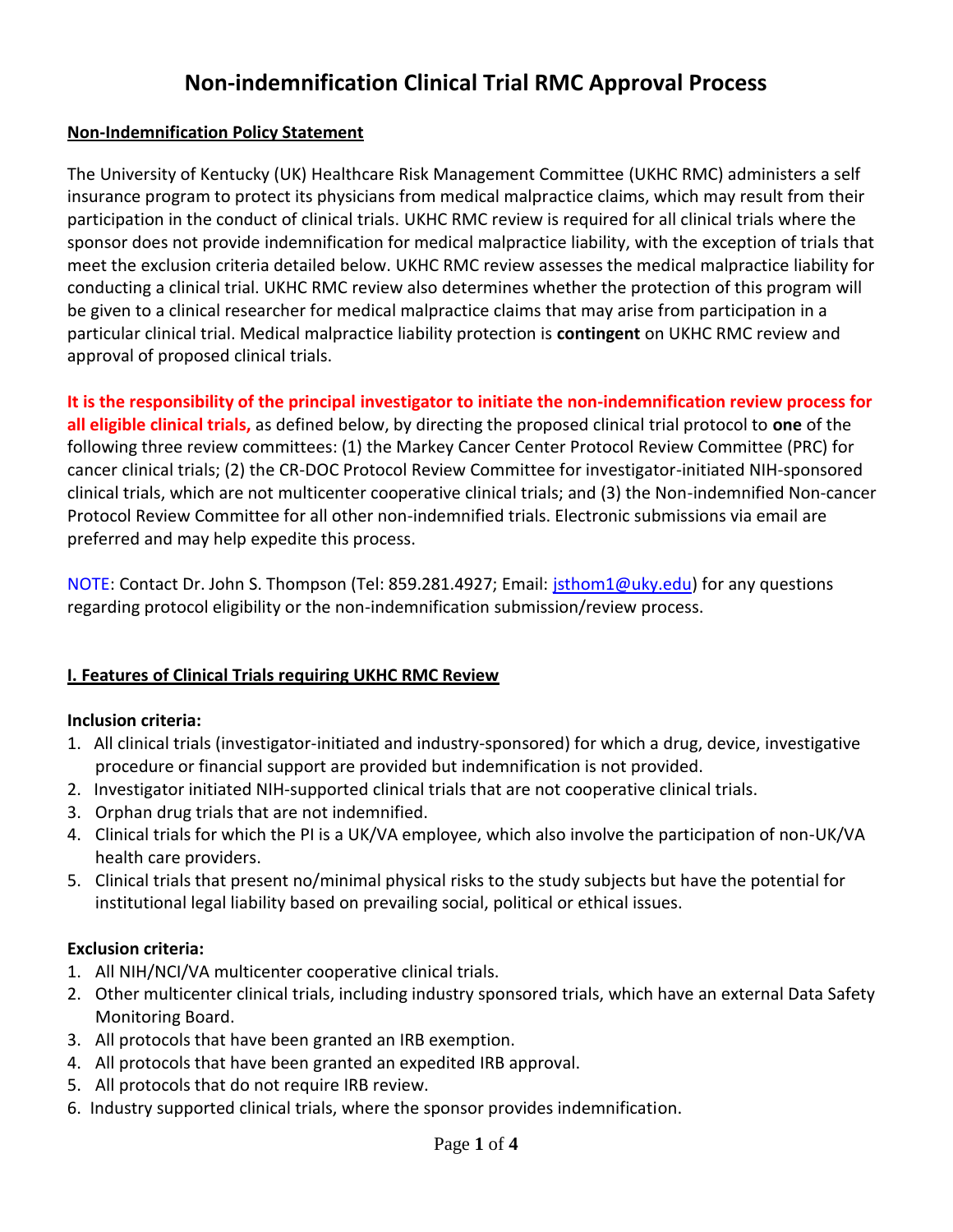#### **II. Instructions for submission to the appropriate review committee:**

The Principal Investigator (PI) is responsible for assessing whether or not a clinical trial needs to undergo review by the UKHC RMC.

A scientific review needs to be completed by the appropriate one of the following three committees.

## **Scientific Review Committees**

### **Non-indemnified Non-cancer Protocol Review Committee**

Chairperson: John Slevin, MD

This committee reviews clinical trials that do not have to go through the Markey Cancer Center Protocol Review committee or the CR-DOC Protocol Review committee. For questions regarding submitting to this committee contact John Slevin (Chairperson) Email: [jslevin@uky.edu;](mailto:jslevin@uky.edu) Phone: 859.281.4920.

The Clinical Project Risk Assessment Evaluation Form and the Routing Form are located on the CCTS web site: [www.ccts.uky.edu](http://www.ccts.uky.edu/) (UK Research Policies) or see OSPA: [www.research.uky.edu/ospa/site.html](http://www.research.uky.edu/ospa/site.html) (Nonindemnified Trials).

To submit an application for review:

- 1. Complete sections I, II, III of the Clinical Project Risk Assessment Evaluation Form.
- 2. Complete Investigator Name/Date and protocol title on the Routing Form.
- 3. Submit the completed Clinical Project Risk Assessment Evaluation Form, Routing Form, study protocol and draft informed consent to Dr. John Slevin via email to [jslevin@email.uky.edu.](mailto:jslevin@email.uky.edu)
- 4. Once Dr. Slevin has completed his review, he will sign and date the routing form and forward the routing form and the Clinical Project Risk Assessment Evaluation Form to Dr. John Thompson.

# **Markey Cancer Center Protocol Review Committee**

Chairperson: Jeff Moscow, MD Phone (859) 323-0239 Email: jmoscow@email.uky.edu This committee reviews all cancer-related clinical trials. For questions regarding submissions to this committee contact Katie Bugg (PRC Coordinator) Email: Katie.bugg@uky.edu Phone: (859) 257-8213.

The New Protocol Registration Form is located at

[markey.uky.edu/crcc/documents/PRCSubmissionForm.pdf.](http://markey.uky.edu/crcc/documents/PRCSubmissionForm.pdf) The Routing form is located on the CCTS web site: [www.ccts.uky.edu](http://www.ccts.uky.edu/) (UK Research Policies) or see OSPA: [www.research.uky.edu/ospa/site.html](http://www.research.uky.edu/ospa/site.html) (Nonindemnified Trials).

To submit an application for review:

- 1. Complete the New Protocol Registration Form.
- 2. Complete the Investigator Name/Date and protocol title on the Routing Form.
- 3. Submit the completed New Protocol Registration Form, the Routing Form, draft informed consent and an electronic copy of the protocol via email to [Katie.Bugg@uky.edu.](mailto:Katie.Bugg@uky.edu)
- 4. Once the Committee has completed their review and assigned a Risk Assessment score, the PRC Coordinator will complete the PRC memo, routing form, Risk Assessment and obtain the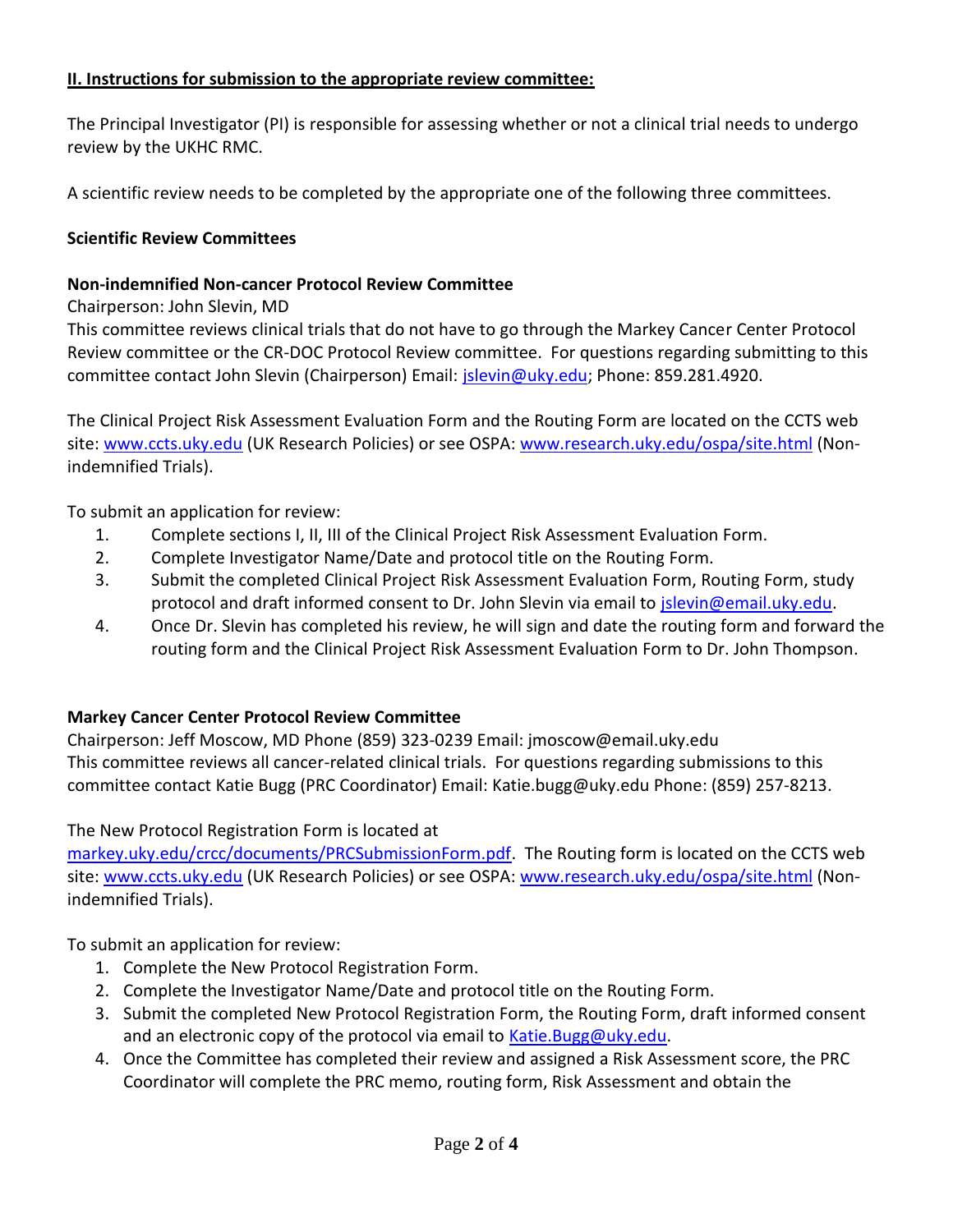appropriate signatures from the Chair or his designee. (Sections I and II of the Risk Assessment form will be sent to the PI for review and approval).

5. Upon full completion and approval of the Risk Assessment form, the PRC Coordinator will submit the following to Dr. John Thompson: protocol, PRC memo(s), Risk Assessment form, routing form, and draft consent form.

# **CR-DOC Protocol Review Committee**

Chairperson: Tom Getchell, PhD

This committee reviews all clinical trials that utilize the CR-DOC. For questions regarding submissions to this committee contact Tom Getchell (Chair) Email: [tgetche1@uky.edu](mailto:tgetche1@uky.edu) Phone: (859) 257-1412, ext. 321.

A link to the Clinical Project Risk Assessment form and Routing form are located at www.mc.uky.edu/gcrc/Home.aspx under "application process".

To submit an application for review:

- 1. Complete sections I, II, III of the Clinical Project Risk Assessment Evaluation Form.
- 2. Complete the Investigator Name/Date and protocol title on the Routing Form.
- 3. Submit the completed Clinical Project Risk Assessment Evaluation Form, study protocol and draft informed consent to: [alcose0@uky.edu](mailto:alcose0@uky.edu) (Abby Cosentino).
- 4. Once Dr. Getchell has completed his review, he will sign and date the routing form and forward the routing form and the Risk Assessment to Dr. John Thompson.

**The PI should forward a copy of the IRB approval and the IRB approved, stamped consent form to Dr. Thompson upon receipt. The Review process cannot continue until Dr. Thompson has received these documents.** Dr. Thompson will communicate any necessary changes or initial concerns to the Principal Investigator via email.

Dr. Thompson will review the Scientific Review Committee's assessment, the routing form, protocol, IRB approval letter, stamped consent, and will prepare a summary and recommendation and forward to legal counsel. Legal counsel will assess the submission and recommend either an expedited or full review by the Risk Management Committee, which meets monthly.

After the UKHC RMC review, legal counsel will notify the Principal Investigator and/or their designee (if applicable), Department Chair and Scientific Review Committee Chairperson of the status of their protocol via email. Legal counsel will send the original signed routing form to the Principal Investigator and/or their designee for filing in the regulatory file. Upon receipt of this approval, the PI may proceed with the steps necessary to initiate the protocol.

Even though IRB approval has been obtained, if the Risk Management Committee has not given approval, **THE TRIAL MUST NOT BE STARTED**.

If an investigator does not forward a trial for review that qualifies for Inclusion in the Indemnification Process and a problem occurs and a claim is made, the University is not obligated to defend the investigator.